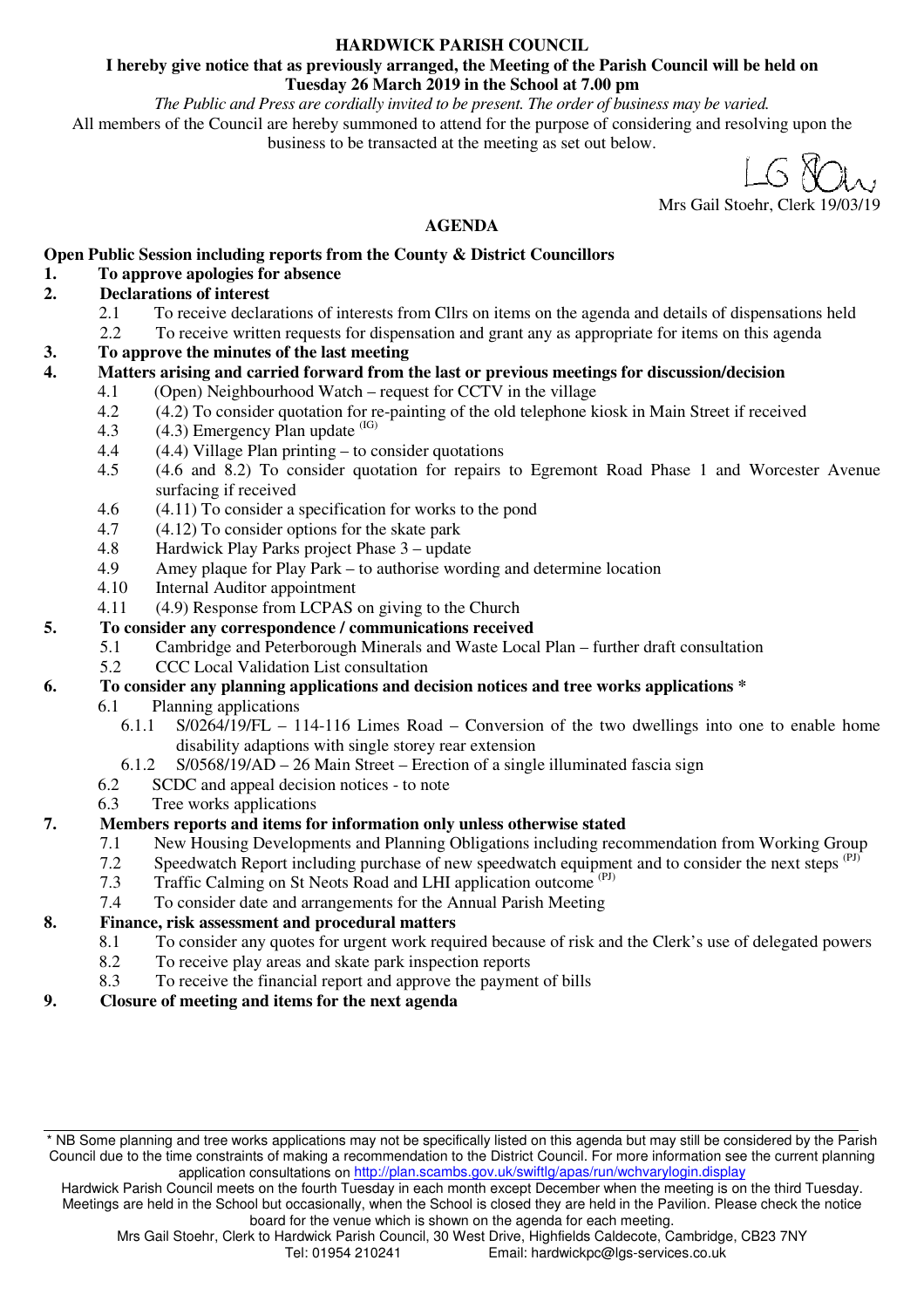## **CLERK REPORT TO HARDWICK PARISH COUNCIL MEETING ON 26 MARCH 2019**

- 1. Apologies for absence to be reported at the meeting.
- 2. Declarations of interests members should declare their interests state why they have an interest, the type of interest held and if they have a dispensation state this and the extent of their dispensation i.e. to either speak or speak and vote.
- 3. To approve the minutes of the last meeting on 26 February 2019 (attached)
- 4. Matters arising and carried forward from the last or a previous meeting for discussion/decision
- 4.1 (Open) Neighbourhood Watch request for CCTV in the village

A resident has written:

"At the recent Neighbourhood Watch Meeting when the police were present, burglaries in the village were very topical and we discussed the CCTV in the village. My understanding is that the exterior CCTV at HSSC belongs to the Parish Council. We were wondering whether CCTV in the village could be extended to include roads coming into the village and roads leaving the village. Would it be possible to include CCTV on the agenda for your meeting on Tuesday 26th February? Ashley Shepherd, our Neighbourhood Watch Co-ordinator will be attending the PC meeting. He has installed CCTV at his property and is impressed with it. Perhaps the cost of installing more cameras in the village could be investigated."

Ashley Shepherd, Neighbourhood Watch Co-ordinator, has written:

"Regarding the CCTV for Hardwick Village. The sites I have in mind are 2 on the St Neots Rd E and W as close to the entrances to the village and 1 on Main St again as close to the entrance. We would of course need to find willing residents to allow this. I would suggest we pay each one £36 pa for goodwill and running costs. Cameras I have estimated the 3 would cost about £1000. Then central Digital Video Recording which would be about £1000. I know this is not an accurate estimate which would need more time to collect, but I hope this is enough to start matters.

May I add that I have had CCTV installed since June2018 and this has helped to resolve a problem. The pictures are clear. Night vision is good but as you may know you cannot see reg. plates at night. I feel that CCTV will help to deter wrong doers from the village."

- 4.2 (4.2) To consider quotation for re-painting of the old telephone kiosk in Main Street if received Cambourne Parish Council has declined to quote. Alternativce quotations are being sought and will be brought to the meeting if received.
- 4.3  $(4.3)$  Emergency Plan update  $(B)$ Cllr Giddings to report. The Council to revisit the quotations received.
- 4.4 (4.4) Village Plan printing Quotes will be brought to the meeting.
- 4.5 (4.6 and 8.2) To consider quotation for repairs to Egremont Road Phase 1 and Worcester Avenue surfacing if received RPM's quote will be brought to the meeting.

4.6 (4.11) To consider a specification for works to the pond The people that are surveying Comberton's pond are unable to assist. The Clerk has contacted the Ecology Officer at SCDC and he too is unable to assist. An enquiry has been made to the Environment Agency and Buchans have been asked if they can assist.

- 4.7 (4.12) To consider options for the skate park Proposed at the last meeting.
- 4.8 Hardwick Play Parks Project Phase 3 update

Clare McGowan has written:

"I have already asked Kompan for a quote regarding stage three.

It comprises a zip wire, flat based swings and a basket swing. A roundabout net if I can get a big enough grant and the discount is big enough!

I am about to start the grant application with Mick George and was going to ask about the S106 contribution.".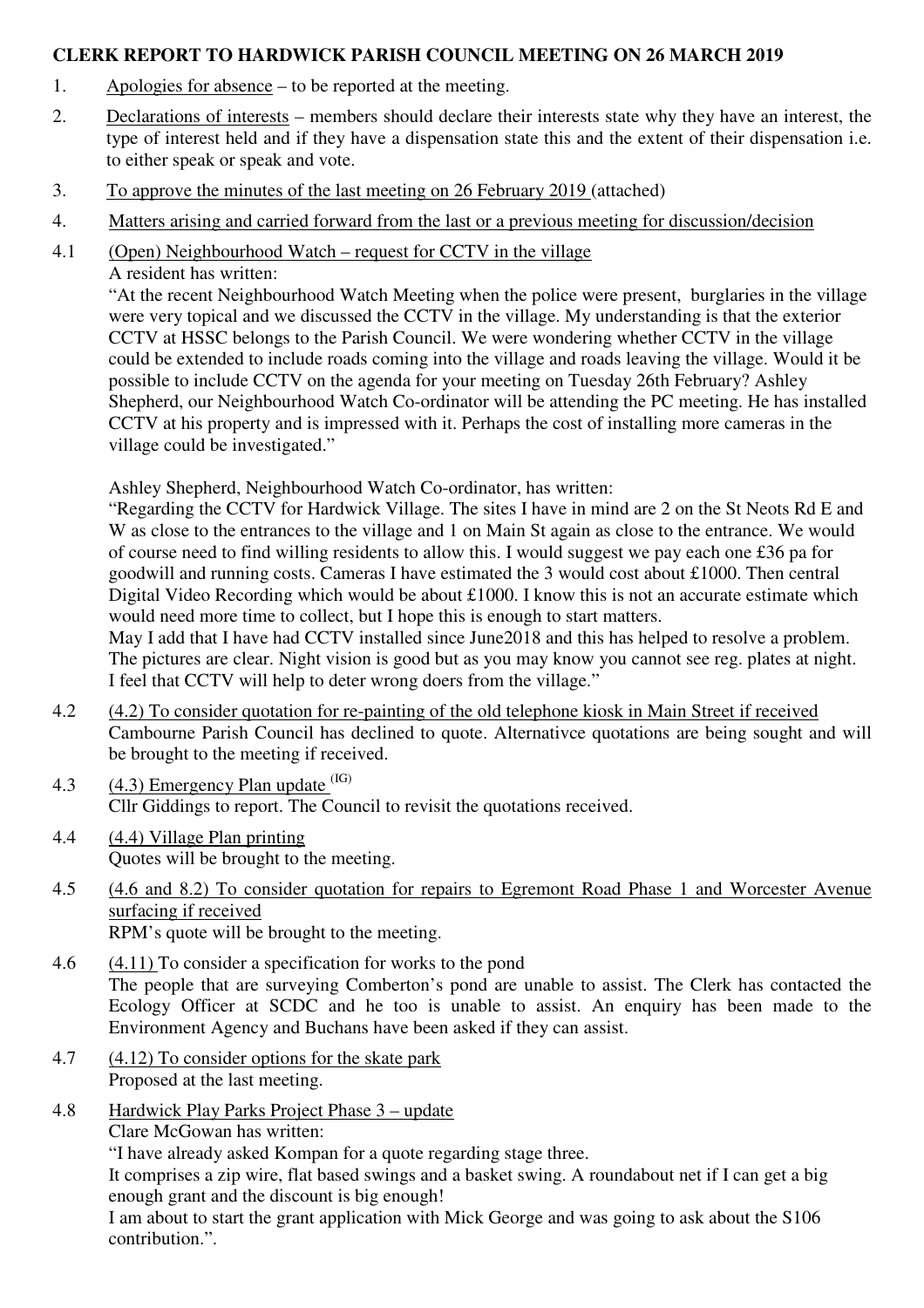Ms McGowan has indicated that she will be attending the meeting with a plan.

- 4.9 Amey plaque for Play Park to authorise wording and determine location
- 4.10 Internal Auditor appointment At the time of writing no response has been received on the Internal Audit for FY2019
- 4.11 (4.9) Response from LCPAS on giving to the Church LCPAS has finally responded "I do sincerely apologise I have been managing a huge workload and I have had issues with my email system, to compound the problem. I am back on top of things and getting through any back log. With regard to the query: The Council may make a donation to the PCC for insurance and grass cutting.

The community hall if it is open to all denominations can be considered a communiuty building and therefore a contribution could be granted under the power to provide public buildings rather than s137.

I hope this helps"

The Parish Council should be mindful of the advice already received from NALC's Solicitor that he Council cannot contribute towards the cost of any church buildings and property. S137 cannot be used to give money for works relating to affairs of the church as expressly prohibited under s8 of the LGA 1894.

Also the Clerk's advice that S137 cannot be used to give money for works relating to affairs of the church as S137 may only be used where there is not statutory prohibition as there is in S8 of the LGA 1894.

4.10 Internal Auditor appointment

At the time of writing no response has been received from LCPAS and they have not signed the Council's contract sent to them last year following the appointment.

- 5. To consider any correspondence/communications received
- 5.1 Cambridge and Peterborough Minerals and Waste Local Plan further draft consultation

#### **Cambridgeshire and Peterborough Minerals and Waste Local Plan Further Draft Consultation - 15 March 2019 to 25 April 2019**

"Cambridgeshire County Counciland Peterborough City Council (we) are preparing a joint Minerals and Waste Local Plan (MWLP) which will replace the current adopted joint plans. This new MWLP will look forward to cover the period to 2036, and will consider the land use planning policies and allocations that will be needed to guide minerals and waste management development over this period in Cambridgeshire and Peterborough. It will consider the provision we need to make in order to ensure that there is a continuity of mineral to support planned growth; as well as sufficient capacity to manage all types of waste which will be arising from development, and existing and new communities.

We are writing to inform you that we are consulting on the **Further Draft** version of the joint **Minerals and Waste Local Plan**,and your views on the preferred options would be welcome. This consultation is undertaken under Regulation 18 of the Town and Country Planning (Local Planning) (England) Regulations 2012. There will be further opportunities to give your views as work progresses.

The consultation starts **15 March 2019** and closes at **11:59pm on 25 April 2019**.

The Further Draft Plan, along with a number of supporting documents, including a Sustainability Appraisal and Habitats Regulations Assessment, are available to view online at cambridgeshire.gov.uk/mwlp or peterborough.gov.uk/mwlp."

The Further Draft Plan and supporting documents are also available to view at the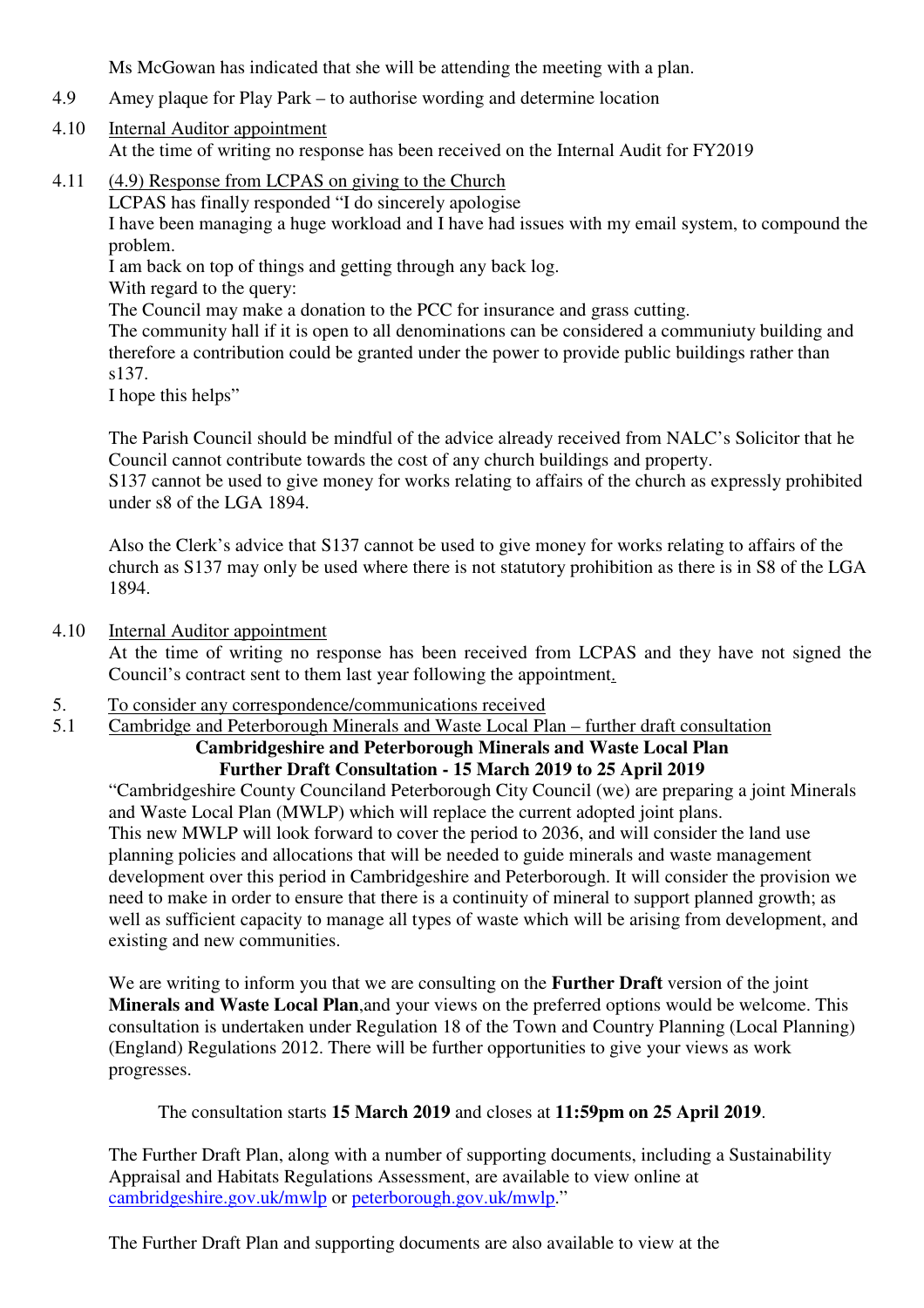following offices: Cambridgeshire County Council Shire Hall (Reception) Castle Hill Cambridge CB3 0AP

and, Peterborough City Council Town Hall (Reception) Bridge Street Peterborough PE1 1HF

## 5.2 CCC Local Validation List consultation

"Consultation on the proposed 2019 revision of the Local Validation Guidance List and Local Validation Check List for planning applications for the County Council's own development and for waste development.

We are consulting you in addition to Councillors, other applicants and their agents, statutory consultees, and parish councils on the proposed draft revised documents. The consultation period will run for 6 weeks from 28 February 2019 until 11 April 2019. The draft revised documents on which we seek comments are attached.

The existing Local Validation List June 2017 and the accompanying Local Validation Guidance List:- Guidance for applicants and their agents on the Local Validation List (June 2017) and supporting documents are displayed on the County Council's website at: https://www.cambridgeshire.gov.uk/business/planning-and-development/planningapplications/submitting-a-planning-application/

Please send all comments that you may wish to make to:- County Planning, Minerals and Waste, Box No SH1315, Shire Hall, Cambridge, CB3 0AP or by e-mail to planningdc@cambridgeshire.gov.uk by 11 April 2019. All comments received by 11 April 2019 will be taken into consideration, summarised and reported together with the proposed finalised Local Validation List and the Local Validation Guidance List to the Council's Planning Committee. We are working towards reporting to the Planning Committee of 16 May 2019."

6.1 Planning applications

NB Some planning applications may not be specifically listed on this agenda but may still be considered by the Parish Council due to the time constraints of making a recommendation to the District Council. For more information see the current planning application consultations on http://plan.scambs.gov.uk/swiftlg/apas/run/wchvarylogin.display

- 6.1.1 S/0264/19/FL 114-116 Limes Road Conversion of the two dwellings into one to enable home disability adaptions with single storey rear extension
- 6.1.2 S/0568/19/AD 26 Main Street Erection of a single illuminated fascia sign
- 6.2 SCDC and appeal decision notices to note
- 6.2.1 S/0210/19/FL 93 Cambridge Road Side and front extension with first floor side extension Permission granted.
- 6.2.2 S/4648/18/RM Land south of 279 St Neots Road Approval of matters reserved for appearance, landscaping, layout and scale following outline planning permission S/3064/16/OL for residential development of up to 155 dwellings following demolition of two existing dwellings with areas of landscaping and public open space and associated infrastructure works – Withdrawn.
- 6.3 Tree works applications

Tree works applications may now be viewed on the SCDC Planning Portal. NB Some tree works applications may not be specifically listed on this agenda but may still be considered by the Parish Council due to the time constraints of making a recommendation to the District Council. For more information see the current tree works application consultations on http://plan.scambs.gov.uk/swiftlg/apas/run/wchvarylogin.display

None at the time of writing.

7. Members' reports and items for information only unless otherwise stated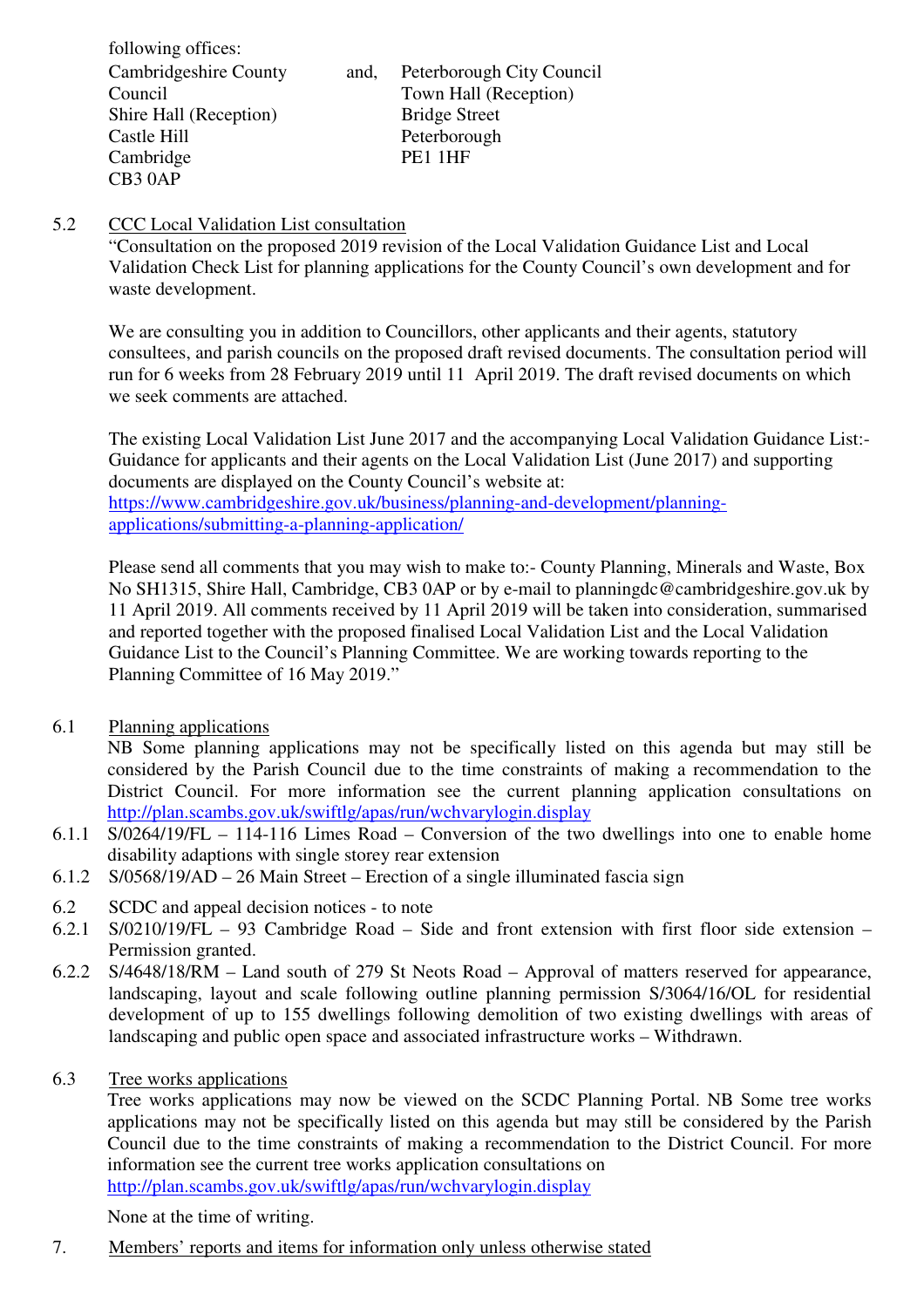- 7.1 New Housing Developments and Planning Obligations including recommendation from Working Group
- 7.2 Speedwatch Report including purchase of new speedwatch equipment and to consider the next steps Attached.

Cllr Joslin to report. She has written:

 "Data provided by the Speed Watch Co-ordinator who we the residents of Hardwick must thank for an excellent job, well done."

With regard to the new Speedwatch equipment, Cllr Joslin has written:

"Please see attached the Proforma invoice as supplied by Morelock, I have listed contact details of Jill Taylor sales coordinator should you need to contact them.

As you may recall this was an agreed item to be purchased in this next year's budget, which begins in 2-3 weeks' time. Obviously I wait on the Parish Council for them to agree the timing.

I understand from Alan that both him and Chris Fuller attended a demo at Morelock and were very pleased with the equipment that HPC have decided to purchase."

 A resident has obtained prices and a pro-forma invoice together with a quotation for a Manual Rotary Switch and operational requirements for this.

The resident has written:

"Further to previous email, the suppliers, Morelock, have confirmed that the addition of the manual rotary switch will add £95 and should be stated at time of order.They also confirmed the addition of the switch will not affect the progammability and on that basis we can go ahead.

To the pro Forma already supplied, please add "Manual Rotary Switch additional cost £95 ex-VAT to be fitted prior to dispatch"

So you have everything you need in one place I have attached

The Pro Forma Invoice The email quote for the Manual Rotary Switch The email confirming our operational requirements for the switch Morelock Bank Details

I understand that Morelock require payment in advance of dispatch but am sure you can verify that from Jill Taylor, the Morelock Business Partnership Manager. Email: jill.taylor@morelock.co.uk"

- 7.3 Traffic Calming on St Neots Road and LHI application outcome Cllr Joslin to report. She writes: "Hardwick has been successful in obtaining funding for the MVAD, the Speed Watch crew are very pleased. I expect that you will hear officially from Highways shortly." Report attached.
- 8. Finance and risk assessment and procedural matters
- 8.1 To consider any quotes for urgent work required because of risk and Clerk's use of delegated powers None at the time of writing.
- 8.2 To receive play areas and skate park inspection reports
- 8.3 To receive the financial report and approve the payment of bills Attached
- 9. Closure of Meeting and items for the next agenda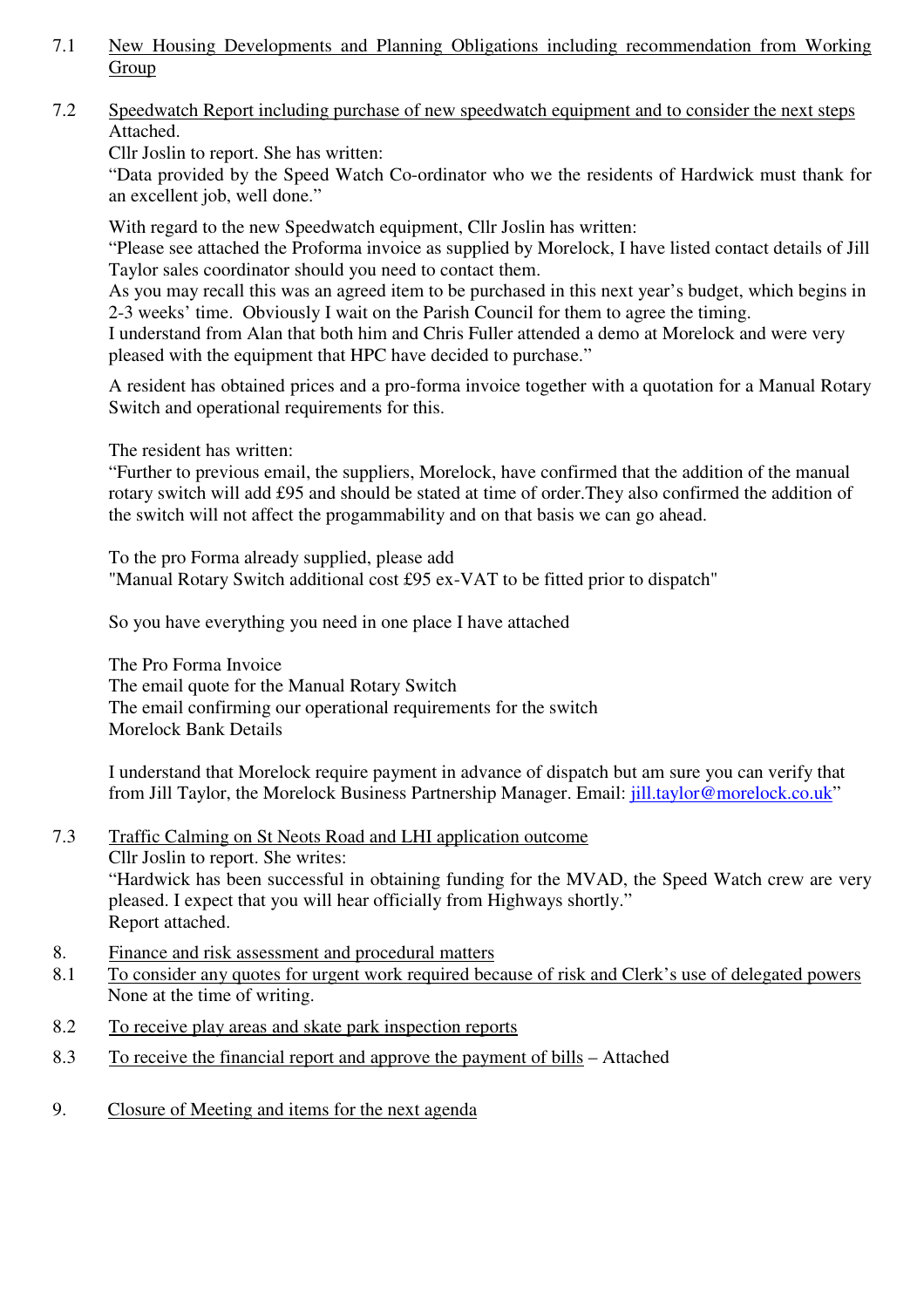| то      | HPC for Meeting 26 <sup>th</sup> March 2019                      |
|---------|------------------------------------------------------------------|
| From    | Pauline Joslin, Councillor for Highways Projects and Road Safety |
|         |                                                                  |
| Date    | $16^{\text{th}}$ March 2019                                      |
| Subject | Speed Watch 6 months on                                          |
| Purpose | Monthly report                                                   |

After a lapse of 5 years, (no records available but that's a guess), Hardwick Community Speed Watch was resurrected with the opening event on the St Neots Road on 4<sup>th</sup> September 2018 with Clare Diston, Pauline Joslin and Alan Everitt.

Since then we have

- Conducted 23 checks covering St Neots Road, Cambridge Road and Main Street including Saturdays
- Monitored 4006 vehicles (up and including  $11<sup>th</sup>$  March 2019)
- Reported 155 vehicles for travelling at excessive speed\*.
- Worst speed transgressors passing Egremont Road on Cambridge Road towards Main Street!

This excluded activity in December as the weather was too miserable and we cannot do it in the darker morning and evenings. A good Speed Watch is zero reported.

\*We are required to report 35mph and over and 46mph and over respectively to the Police.

The whole point of Community Speed Watch is to ensure drivers are travelling below the Speed Limits for the safety of the Village. Most drivers are slowing down when they spot three Hi-Viz yellow jackets with their Speed Displayed for all to see and that is the whole point of the exercise but we cannot be there 24 hours a day. The absence of other Traffic Calming in Hardwick is a result of neglect over a number of years but hopefully we are helping to put that right.

**Since the previous report to HPC on 18th February 2019 there have been 5 x Speed Checks and we aim to average at least one a week** 

**We have 8 x Active Volunteers and a ninth in the pipeline for training next month** 

**Community Speed Watch** 

**Hardwick**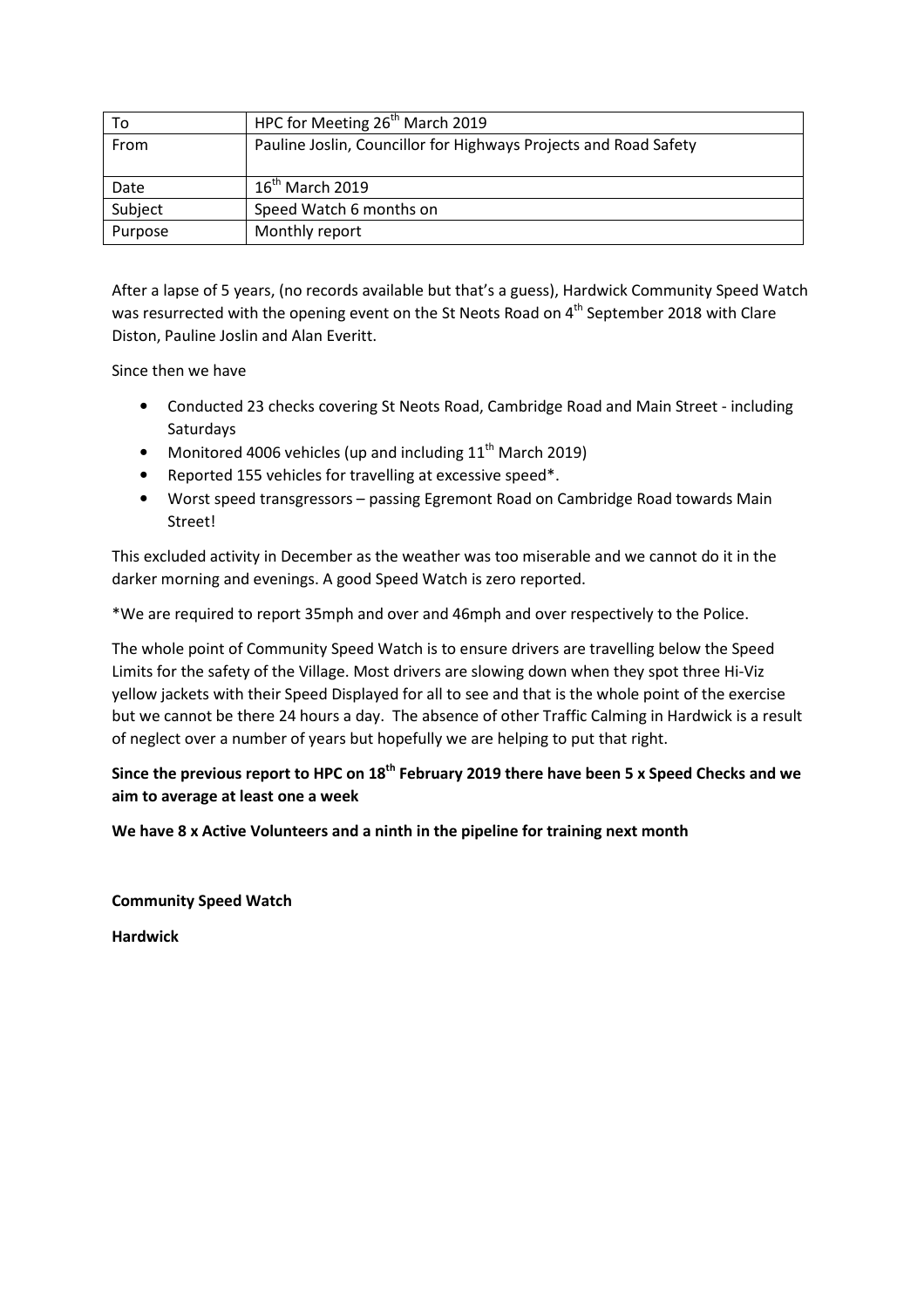| To      | HPC for Meeting 26 <sup>th</sup> March 2019                      |
|---------|------------------------------------------------------------------|
| From    | Pauline Joslin, Councillor for Highways Projects and Road Safety |
| Date    | $16^{\text{th}}$ March 2019                                      |
| Subject | 2019/20 LHI Result                                               |

The results for 2019/20 LHI applications have now been processed and are on line. I am pleased to inform you that our submission was successful and that the Village shall be getting a Moveable Vehicle Activated Display – a Post Mounted Speed Flasher – this financial year. We shall be assisting Highways to try to ensure this is provided early rather than later in the year.

Applications were scored on

- Resolving a Persistent Problem
- Road Safety
- Community Impact
- Added Value

Each element carried 5 marks and Hardwick scored 4.38/5 taking  $5<sup>th</sup>$  place out of 176 submissions from the County,  $3<sup>rd</sup>$  place for South Cambridge. The application was followed by a presentation of our Bid in January 2019. We are very pleased with the result.

Some of our neighbours were not successful this year e.g. Bourn, Comberton, Elsworth and Madingley.

### The results are published here.

https://cambridgeshire.cmis.uk.com/ccc\_live/Meetings/tabid/70/ctl/ViewMeetingPublic/mi d/397/Meeting/786/Committee/7/SelectedTab/Documents/Default.aspx

The use of Speed Indicator Displays show traffic speed can be reduced by 4 to 6 mph and will be used in conjunction with Community Speed Watch to bring a measure of speed reduction but clearly we require other measures to support Calming throughout the Village. I will keep you informed on timeframe and notify you when we can expect an invoice for our share of the costs. The decision notice shows we agreed to pay £1250 towards the cost of the equipment and works. Copy of the submission is available if required.

### *Local Highway Improvement Schemes*

*LHI is an annual competition run by Cambridgeshire County Council. Schemes are delivered by the County Council on a jointly funded basis and applicants are able to apply for funding of up to £10,000 as a contribution to their scheme. The applicant is expected to provide a minimum contribution of 10% of the total scheme cost. This enables applicants to deliver minor improvements for as little as £500.* 

*In the Region of £500,000 is allocated to the Scheme each year.*